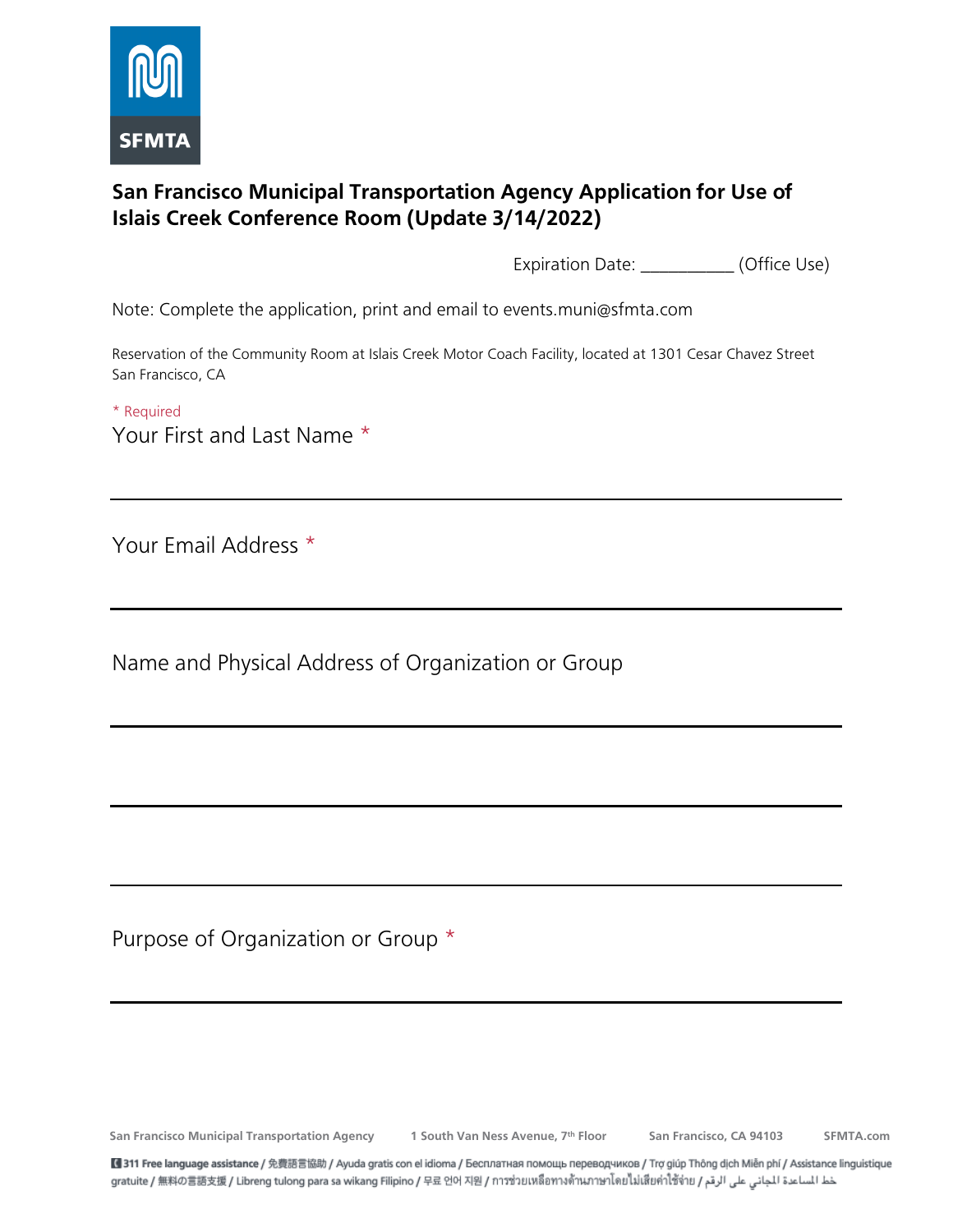

#### Primary Contact Name \*

This person must be on site during the room reservation period. This can be you or someone else. If you, please re-enter your name here.

### Position of Primary Contact

(e.g. board member or administrative assistant)

Primary Contact Phone Number \*

Primary Contact Email Address \*

If you are the primary contact, please re-type your email here.

Secondary Contact Name \*

Position of Secondary Contact

(e.g. board member or administrative assistant)

Secondary Contact Phone Number \*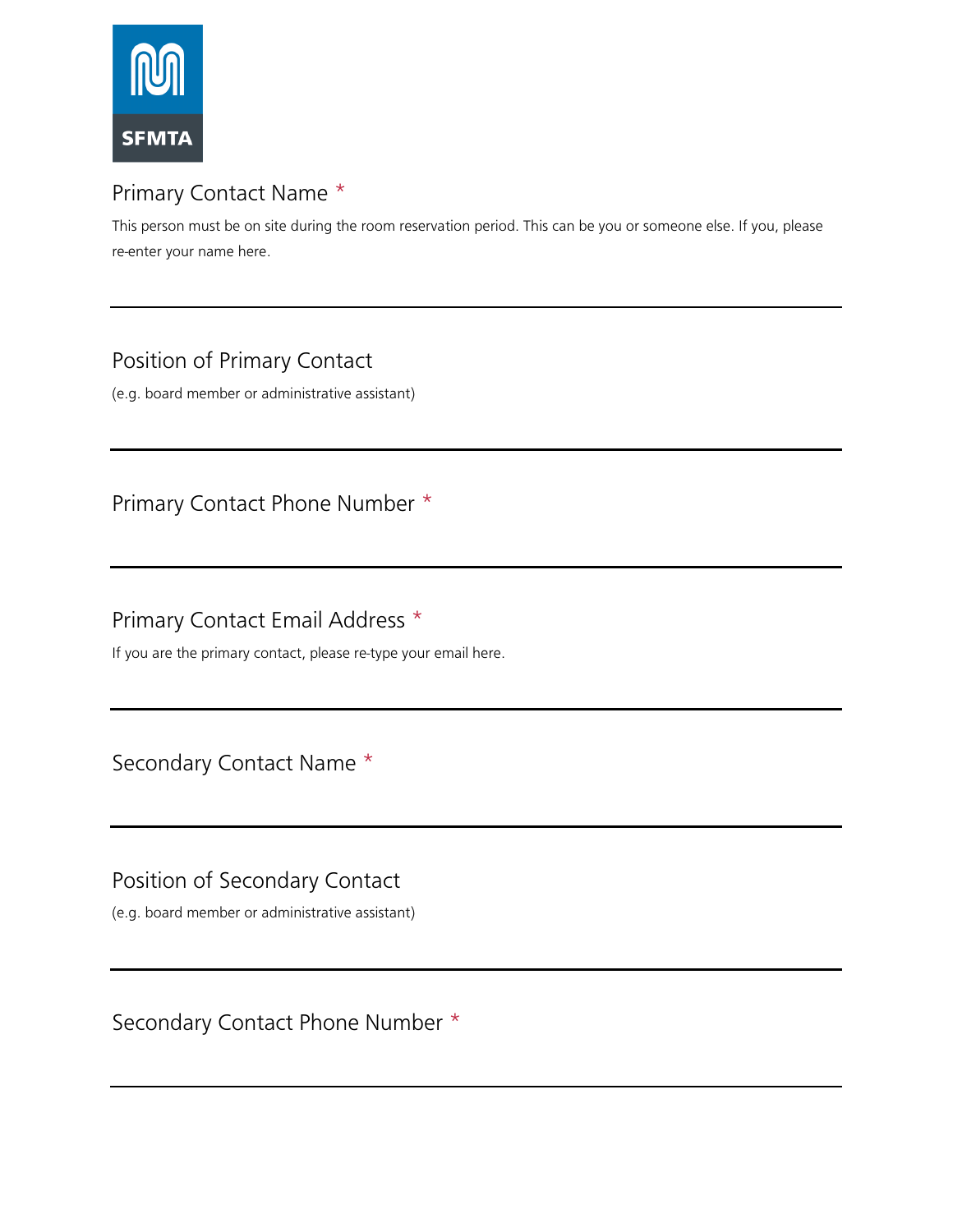

Secondary Contact Email Address

Event Name and Description \*

Total Number of Expected Attendees \*

1st Preference - Date and Time \*

Reservations must be submitted 7 days in advance. The meeting room is available for reservation (up to 4 hours) between 9 am to 10 pm, Monday to Friday.

MM/DD/YYYY

hh:mm am/pm

2nd Preference - Date and Time

Reservations must be submitted 7 days in advance. Meeting rooms are available for reservation (up to 4 hours) between 9 am to 10 pm, Monday to Friday.

MM/DD/YYYY

hh:mm am/pm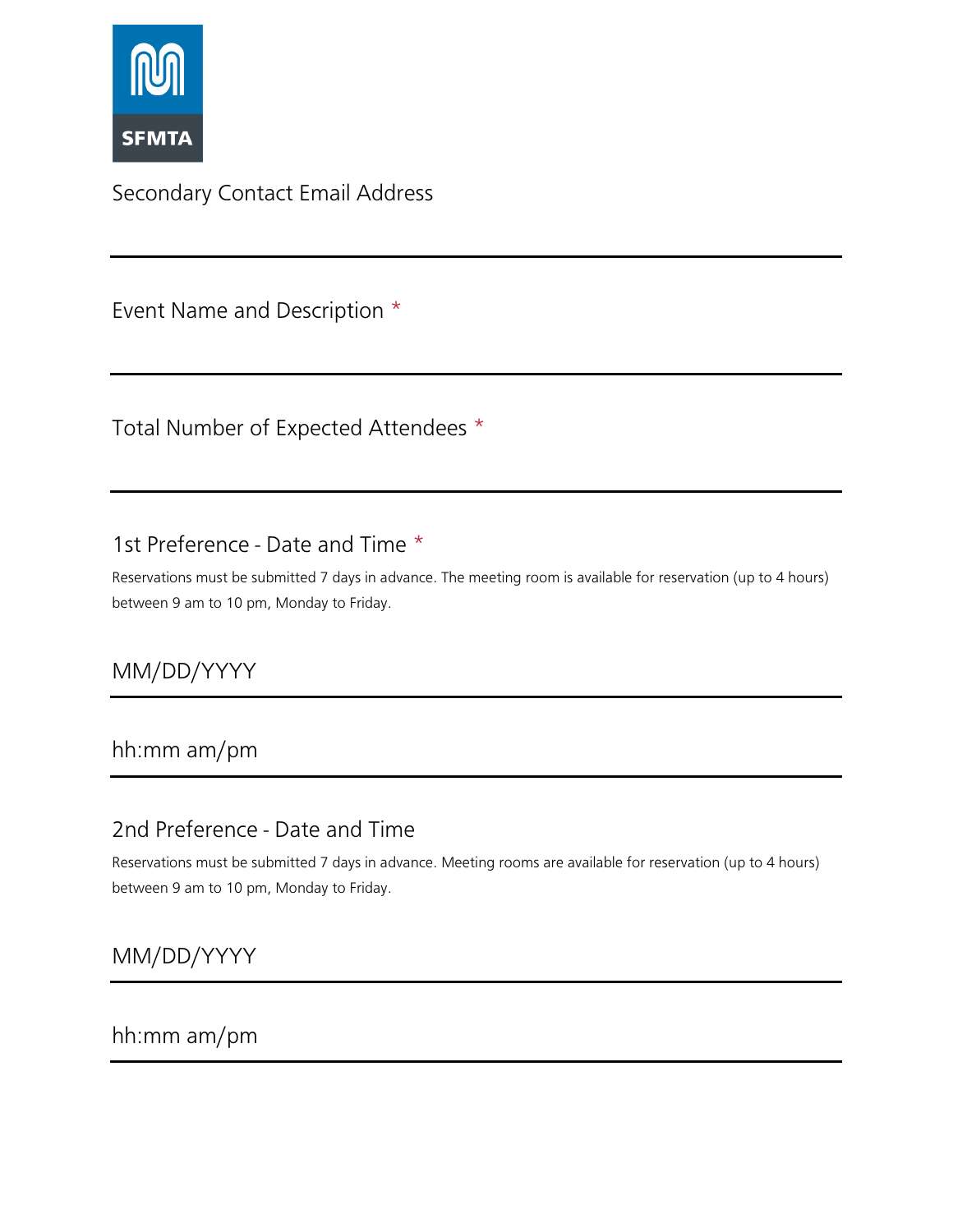

How Many Hours Will You Reserve the Room? \*

If you're requesting additional time beyond the 4-hour reservation limit, please explain why.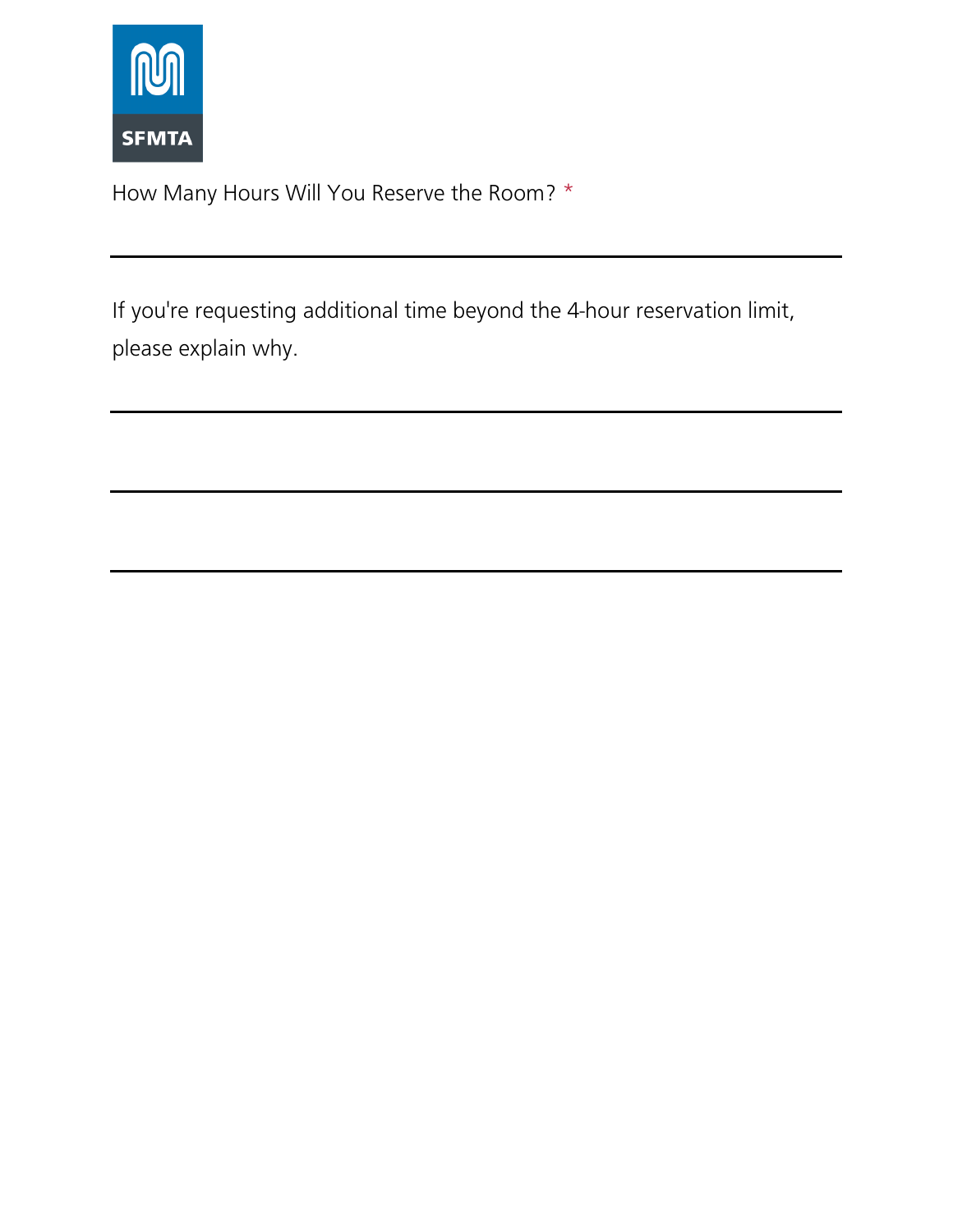

Community Room Description and Requirements



Please select the reserved area:



☐Islais Creek Community Room on 1st Floor, Room #101 through #106 This area includes kitchen and restrooms. The maximum capacity is 87 persons.



☐Islais Creek Viewing Area on 2nd Floor, Room #201 This area can only be booked if you reserve the Islais Creek Community Room on 1st floor. The maximum capacity is 12 persons.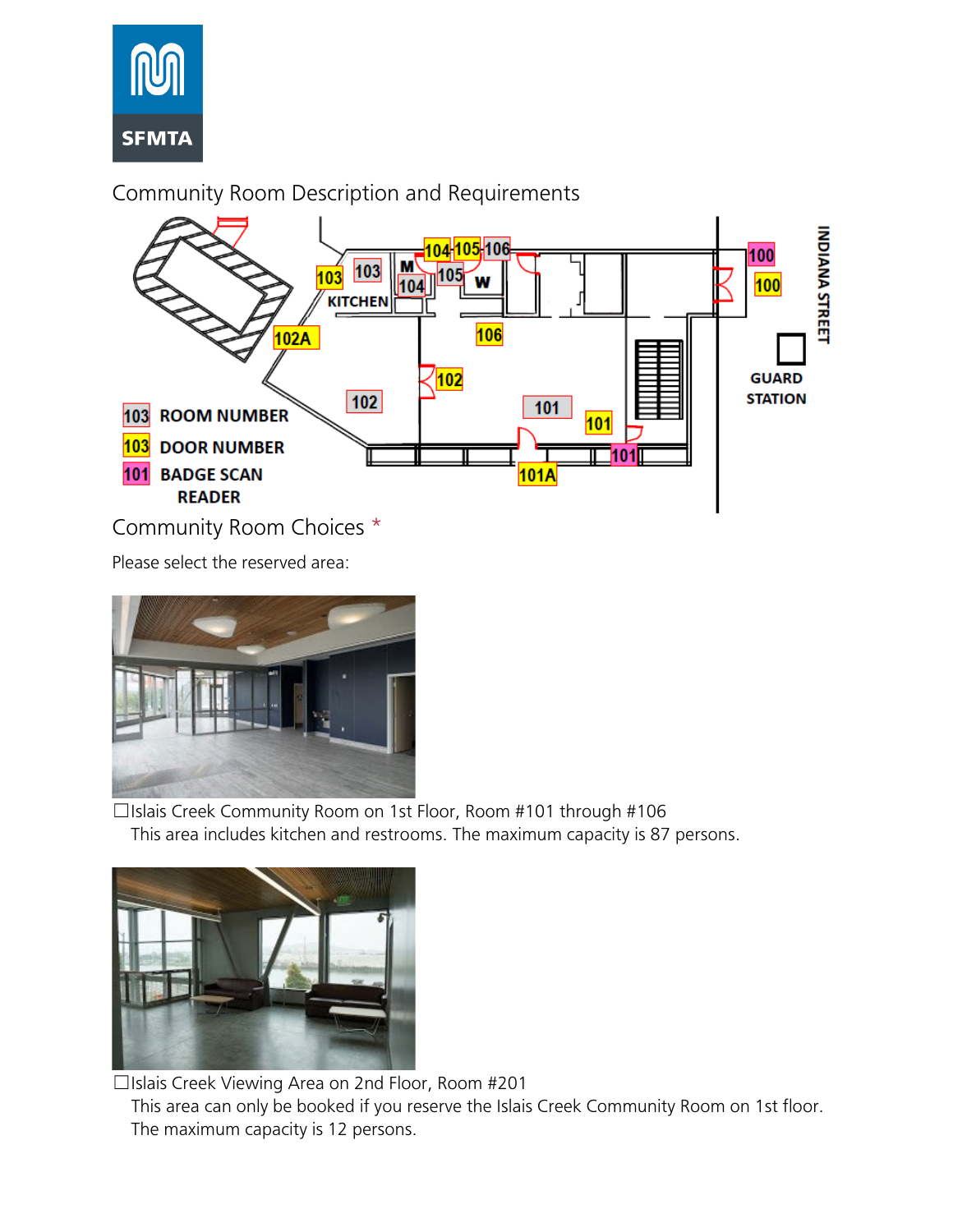

Will You Have Any of the Following?

For decorations, please use painter's tape if hanging banner.

☐Food

☐Beverages (Non-alcoholic only)

☐Decorations (No helium balloons, candles, or open flames)

Will You Have a Caterer for This Event? \*

☐Yes

☐No

☐Maybe

If you plan to use a caterer, please provide their information below or email [events.muni@sfmta.com](mailto:events.muni@sfmta.com) once you have the caterer's contact information and insurance Confirmation.

The caterer must provide proof of insurance as follows: (a) Workers' Compensation, in statutory amounts, with Employers' Liability Limits not less than \$1,000,000 each accident, injury, or illness; and (b) Commercial General Liability Insurance with limits not less than \$1,000,000 each occurrence for Bodily Injury and Property Damage, including Contractual Liability, Personal Injury, Food Product Liability; and Liquor Liability as applicable. (c) Commercial Automobile Liability Insurance with limits not less than \$1,000,000 each occurrence, "Combined Single Limit" for Bodily Injury and Property Damage, including Owned, Non-Owned and Hired auto coverage, as applicable. (d) Name as Additional Insured the City and County of San Francisco, its Officers, Agents, and Employees. (e) That such policies are primary insurance to any other insurance available to the Additional Insureds, with respect to any claims arising out of this Agreement, and that insurance applies separately to each insured against whom claim is made or suit is brought.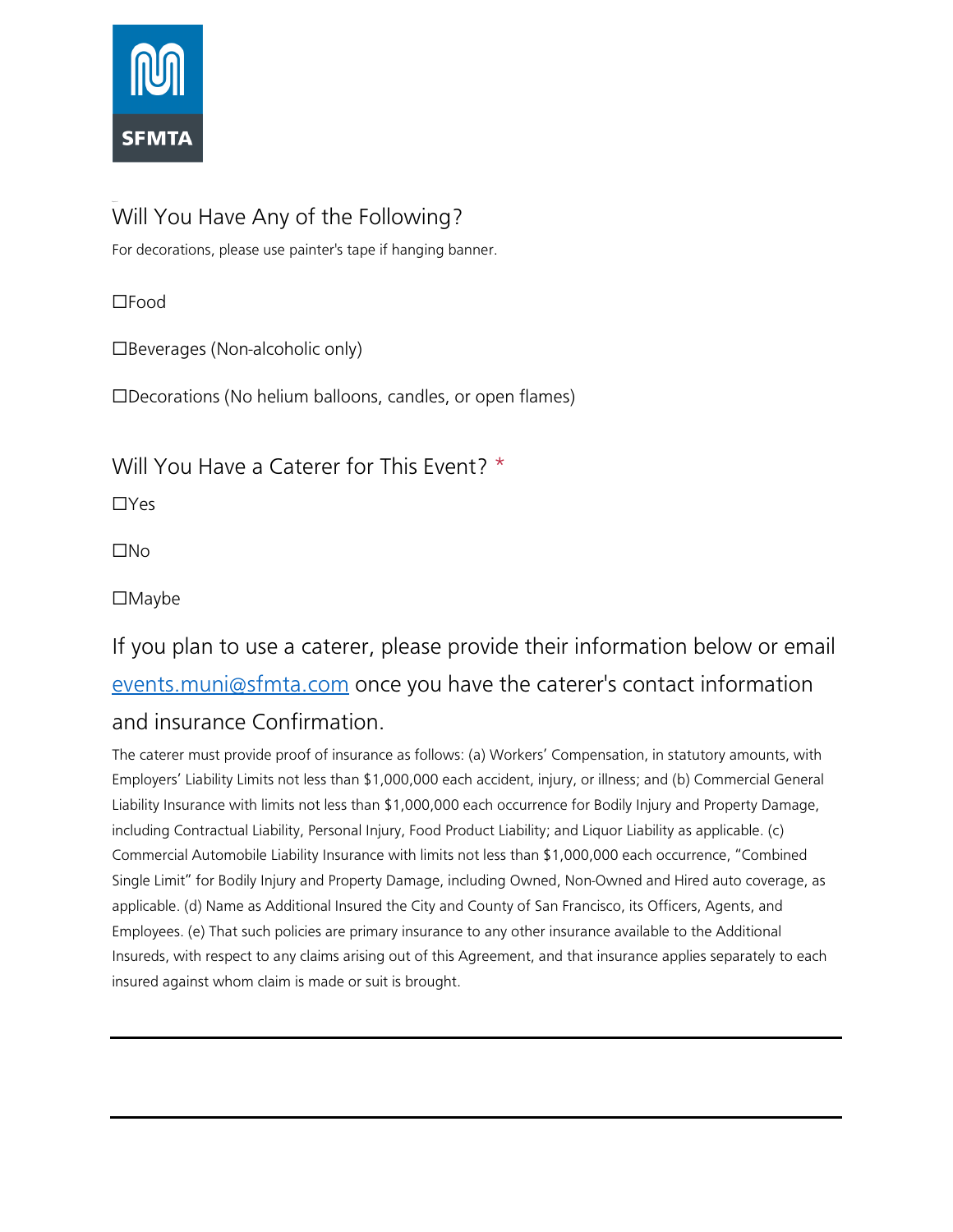

# Please read through all the community room rules and guidelines, and check box and initial in next question. \*

By checking the below box, the organization making this reservation agrees to be responsible for inspecting the Islais Creek Community Room (#101 to #106) and Islais Creek Viewing Area Room (#201) prior to using and returning them to the same conditions found prior to the meeting (see Exhibits A and B in the Community Room Policy). The Group is responsible for leaving the Community Room (#101 to #106) and Islais Creek Viewing Area Room (#201) clean after the meeting, including disposing and removing all recyclables, organic materials, and trash, and removing all meeting materials. Please allow at least 30 minutes each for set-up and clean-up times when making a reservation. Set-up and clean-up times will be included as part of the reserve time.

 $\Box$ By checking this box, I am over the age of 21, I've read and understand the community room policy at [https://www.sfmta.com/Islais-Policy.](https://www.google.com/url?q=https://www.sfmta.com/Islais-Policy&sa=D&ust=1550282905818000&usg=AFQjCNFP_TwafE2drGmpx8hOZiqyouZKfQ) I will follow and abide the rules and guidelines set forth by SFMTA. Failure to do so will result in cancellation or early termination of my reservation.

A \$200 check to the San Francisco Municipal Transportation Agency will be required as a refundable security deposit. The \$200 check and insurance certificate, if required for a caterer, should be sent or delivered to: San Francisco Municipal Transportation Agency (SFMTA) 1 South Van Ness Avenue, 8th Floor, Attn: Alex Que, Financial Reporting Unit, FIT - Accounting & Operating Budget, San Francisco, CA 94103, Phone: 415-701-4787, Email: [Alexander.Que@sfmta.com.](mailto:Alexander.Que@sfmta.com)

## Please check the box below to assure a check and insurance certificate, if applicable, will be mailed to confirm the reservation. \*

Set-up and clean-up time times (30 minutes for each) will be included as part of the reserve time. Groups are required to clean the Community Room after use and return them to the condition found prior to the event. Groups are responsible for disposing of and removing all garbage recycling, and compost from the premises. Groups must report to staff any damage, stains or spills needing immediate attention or clean-up. At the conclusion of an event, a representative of the Group must meet with the SFMTA's on site representative (i.e. SFMTA Security Guard) to make sure the facility is being returned in the condition found prior to the event and sign-out on a SFMTA Close-out Form. Failure to leave the Community Room in the same condition provided to the Group prior to its use may result in the assessment of a cleaning fee, with the use of the \$200 security deposit for partial payment, and possibly the loss of future meeting room privileges.